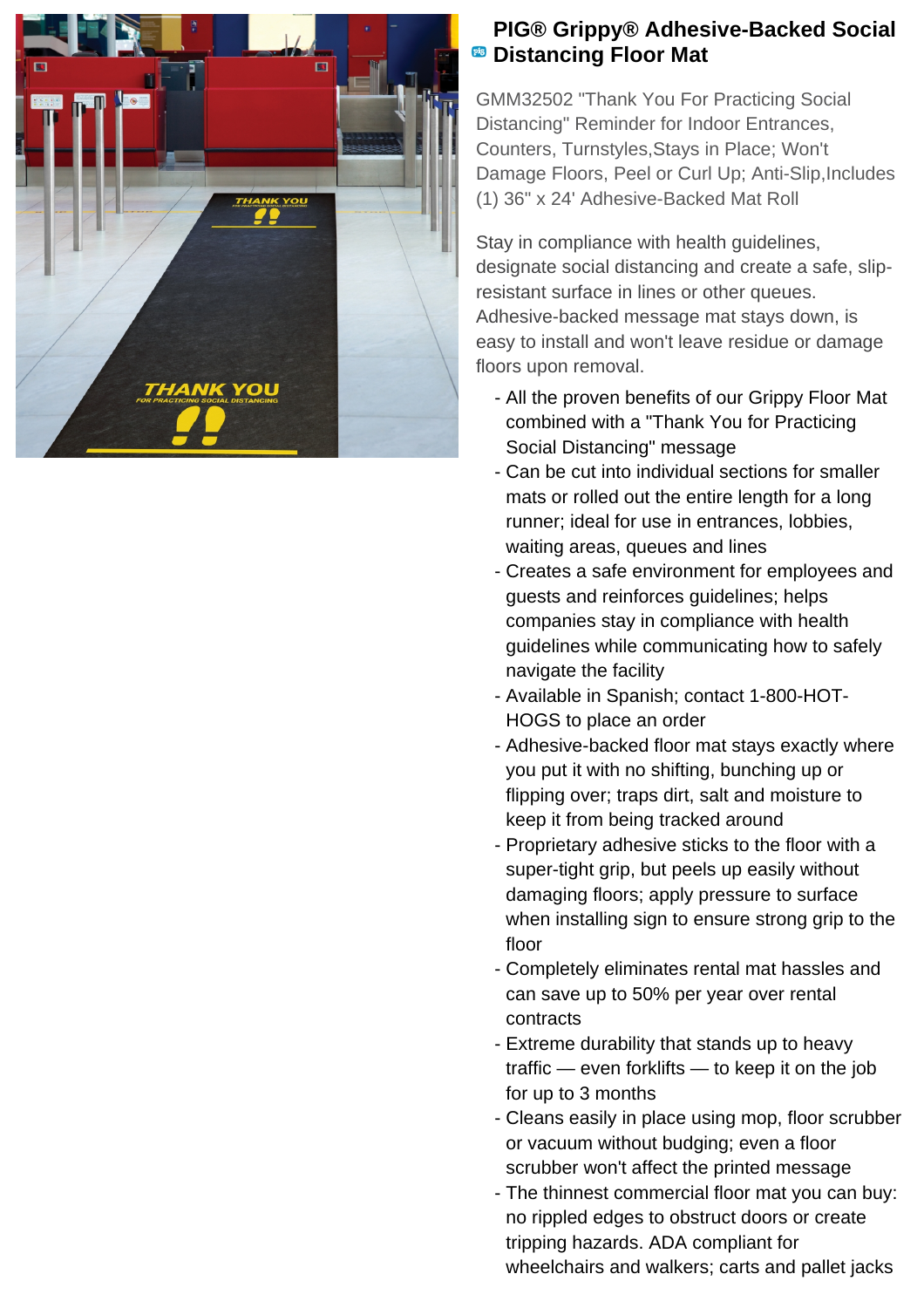roll right over

- Sticks to most commercial floor surfaces including concrete, vinyl, linoleum, ceramic tile, quarry tile and laminate flooring; for indoor and non-carpeted surfaces only



| Item#                              | <b>Description</b> | <b>Dimensions</b>                                                                                            | Weight                                                      |
|------------------------------------|--------------------|--------------------------------------------------------------------------------------------------------------|-------------------------------------------------------------|
| GMM32502-BK                        |                    | 36" W x 24' L                                                                                                | 5.5 lbs.                                                    |
| <b>Metric Equivalent:</b>          |                    |                                                                                                              |                                                             |
| Item#                              | <b>Description</b> | <b>Dimensions</b>                                                                                            | Weight                                                      |
| GMM32502-BK                        |                    | 91.4cm W x 7m L                                                                                              | 2.5 kg                                                      |
| <b>Specifications</b>              |                    |                                                                                                              |                                                             |
| <b>Dimensions</b>                  |                    | 36" W x 24' L                                                                                                |                                                             |
| <b>Absorbency</b>                  |                    | Up to 2 gal. per box                                                                                         |                                                             |
| <b>Backing Material</b>            |                    | Adhesive-Backed                                                                                              |                                                             |
| <b>Brand</b>                       |                    | <b>PIG</b>                                                                                                   |                                                             |
| <b>Category</b>                    |                    | Social Distancing                                                                                            |                                                             |
| <b>Core Diameter</b>               |                    | 3"                                                                                                           |                                                             |
| <b>Flammability Specifications</b> |                    | Flame Resistant - Will melt and self-extinguish                                                              |                                                             |
| <b>Fluid Absorbed</b>              |                    | Water; Grease; Oils                                                                                          |                                                             |
| <b>Ideal For</b>                   |                    | Lines, Queues, Waiting Areas To Promote Proper Social<br>Distancing                                          |                                                             |
| Incinerable                        |                    | Yes                                                                                                          |                                                             |
| <b>Includes</b>                    |                    | (1) 36" x 24' Adhesive-Backed Mat Roll                                                                       |                                                             |
| <b>Industry</b>                    |                    | Grocery/Retail; Restaurant; Institutional Facilities;<br>Healthcare/Lab; Industrial & Commercial; Government |                                                             |
| Indoor/Outdoor                     |                    | Indoor Use                                                                                                   |                                                             |
| <b>Intended Use</b>                |                    | Hard Floor Surfaces/Indoors                                                                                  |                                                             |
| Legend                             |                    | Thank You For Practicing Social Distancing                                                                   |                                                             |
| <b>Recommended Use</b>             |                    | "Thank You For Practicing Social Distancing" Reminder for<br>Indoor Entrances, Counters, Turnstyles          |                                                             |
| <b>Special Feature</b>             |                    | Slip                                                                                                         | Stays in Place; Won't Damage Floors, Peel or Curl Up; Anti- |
| <b>Storage Temp Range</b>          |                    | Store between 32°F and 120°F                                                                                 |                                                             |
| <b>Temperature Limit</b>           |                    | Surface temps from 55°F to 120°F                                                                             |                                                             |
| <b>Traffic</b>                     |                    | Heavy Foot Traffic; Carts & Equipment                                                                        |                                                             |